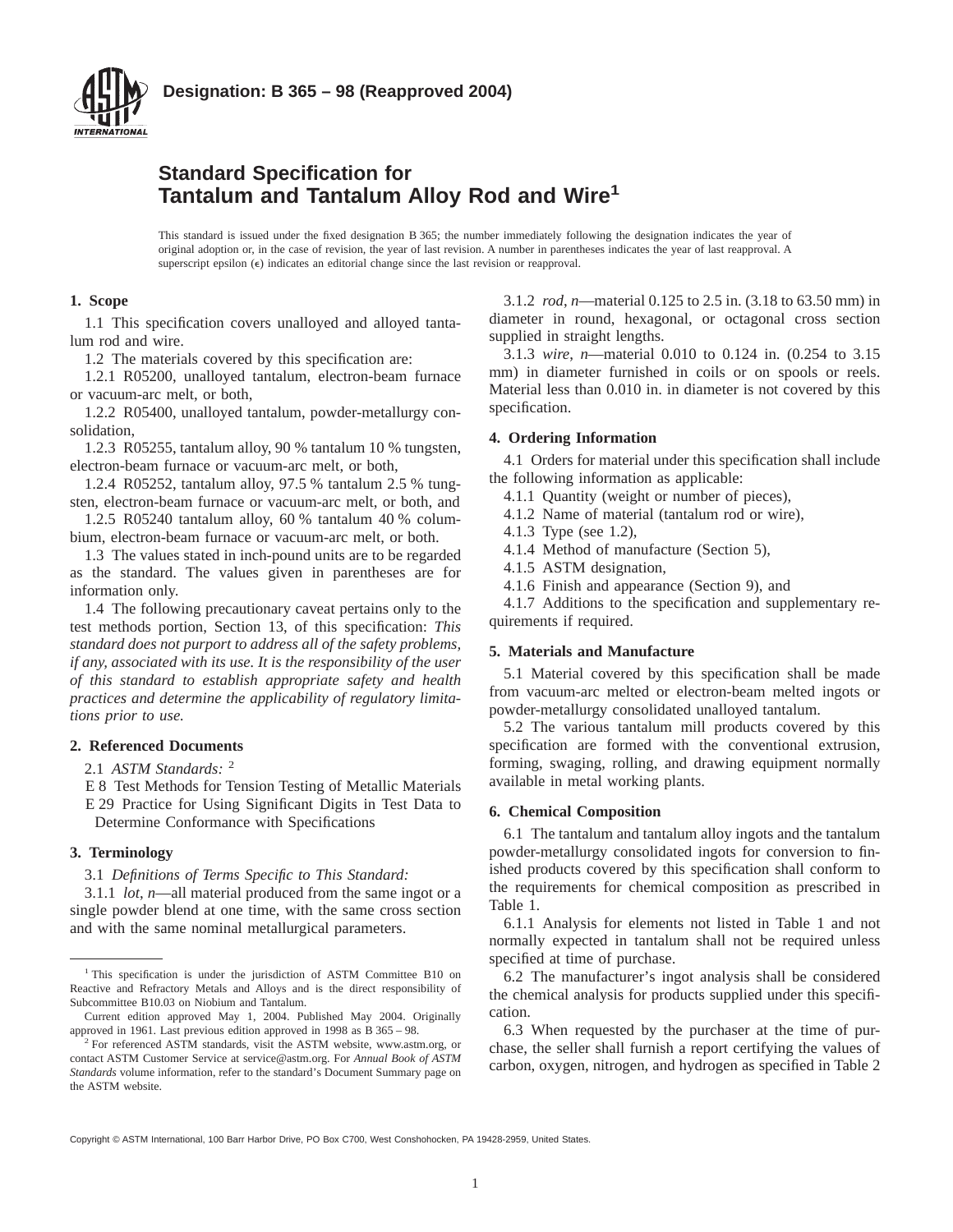**B 365 – 98 (2004)**

### **TABLE 1 Chemical Requirements**

|                      | Content, max, weight %                                                              |                                               |                                                                                                 |                                                                                                    |                                                                                                  |  |
|----------------------|-------------------------------------------------------------------------------------|-----------------------------------------------|-------------------------------------------------------------------------------------------------|----------------------------------------------------------------------------------------------------|--------------------------------------------------------------------------------------------------|--|
| Element              | Electron-Beam<br>Cast (R05200)<br>Vacuum-Arc Cast<br>(R05200) Unalloyed<br>Tantalum | Sintered<br>(R05400)<br>Unalloyed<br>Tantalum | Electron-Beam<br>Cast (R05255)<br>Vacuum-Arc Cast<br>(R05255) 90 %<br>Tantalum 10 %<br>Tungsten | Electron-Beam<br>Cast (R05252)<br>Vacuum-Arc Cast<br>(R05252) 97.5 %<br>Tantalum 2.5 %<br>Tungsten | Electron-Beam<br>Cast (R05240)<br>Vacuum-Arc Cast<br>(R05240) 60 %<br>Tantalum 40 %<br>Columbium |  |
| C                    | 0.010                                                                               | 0.010                                         | 0.010                                                                                           | 0.010                                                                                              | 0.010                                                                                            |  |
| O                    | 0.015                                                                               | 0.03                                          | 0.015                                                                                           | 0.015                                                                                              | 0.020                                                                                            |  |
| N                    | 0.010                                                                               | 0.010                                         | 0.010                                                                                           | 0.010                                                                                              | 0.010                                                                                            |  |
| н                    | 0.0015                                                                              | 0.0015                                        | 0.0015                                                                                          | 0.0015                                                                                             | 0.0015                                                                                           |  |
| <b>N<sub>b</sub></b> | 0.10                                                                                | 0.10                                          | 0.10                                                                                            | 0.50                                                                                               | $35.0 - 42.0$                                                                                    |  |
| Fe                   | 0.010                                                                               | 0.010                                         | 0.010                                                                                           | 0.010                                                                                              | 0.010                                                                                            |  |
| Ti                   | 0.010                                                                               | 0.010                                         | 0.010                                                                                           | 0.010                                                                                              | 0.010                                                                                            |  |
| W                    | 0.050                                                                               | 0.050                                         | $9.0 - 11.0$                                                                                    | $2.0 - 3.5$                                                                                        | 0.050                                                                                            |  |
| Mo                   | 0.020                                                                               | 0.020                                         | 0.020                                                                                           | 0.020                                                                                              | 0.020                                                                                            |  |
| Si                   | 0.005                                                                               | 0.005                                         | 0.005                                                                                           | 0.005                                                                                              | 0.005                                                                                            |  |
| Ni                   | 0.010                                                                               | 0.010                                         | 0.010                                                                                           | 0.010                                                                                              | 0.010                                                                                            |  |
| Ta                   | remainder                                                                           | remainder                                     | remainder                                                                                       | remainder                                                                                          | remainder                                                                                        |  |

**TABLE 2 Additional Chemical Requirements for Finished Product (When Specified by the Purchaser)**

|          | Content, max, % weight Grades                                                               |                                            |                                                                                               |                                                                                                  |                                                                                                |
|----------|---------------------------------------------------------------------------------------------|--------------------------------------------|-----------------------------------------------------------------------------------------------|--------------------------------------------------------------------------------------------------|------------------------------------------------------------------------------------------------|
| Element  | Electron-Beam Case<br>(R05200) Vacuum-<br>Arc Cast (R05200)<br>Unalloved<br><b>Tantalum</b> | Sintered (R05400)<br>Unalloyed<br>Tantalum | Electron-Beam Cast<br>(R05255) Vacuum-<br>Arc Cast (R05255)<br>90 % Tantalum<br>10 % Tungsten | Electron-Beam-Cast<br>(R05252) Vacuum-<br>Arc Cast (R05252)<br>97.5 % Tantalum<br>2.5 % Tungsten | Electron-Beam Cast<br>(R05240) Vacuum-<br>Arc Cast (R05240)<br>60 % Tantalum<br>40 % Columbium |
| $\Omega$ | 0.025                                                                                       | 0.035                                      | 0.025                                                                                         | 0.025                                                                                            | 0.025                                                                                          |
| N        | 0.010                                                                                       | 0.010                                      | 0.010                                                                                         | 0.010                                                                                            | 0.010                                                                                          |
| н        | 0.0015                                                                                      | 0.0015                                     | 0.0015                                                                                        | 0.0015                                                                                           | 0.0015                                                                                         |
|          | 0.020                                                                                       | 0.020                                      | 0.020                                                                                         | 0.020                                                                                            | 0.020                                                                                          |

for each lot of material supplied. The performance of this special provision will be negotiated.

## **7. Mechanical Properties**

7.1 Materials supplied under this specification shall conform to the requirements for mechanical properties as specified in Table 3.

7.2 The performance of mechanical tests to this requirement will be negotiated at time of purchase.

### **8. Dimensions, Mass, and Permissible Variations**

8.1 *Tolerances on Rounds*—Tolerances on tantalum and tantalum alloy round products covered by this specification shall be as specified in Table 4.

8.2 *Tolerances for Square, Rectangular, or Other Shapes*— Tolerances for forged or rolled square, rectangular, or other shapes shall be as agreed upon between purchaser and seller at the time of purchase.

8.3 *Other Tolerances and Limitations*:

8.3.1 The permissible variation in cut lengths shall not exceed a total of 0.25 in. (6.35 mm).

8.3.2 The permissible variation in straightness of rounds shall not exceed  $0.050$  in.  $(1.27$  mm)/ft  $(304.8$  mm) in any length.

8.4 *Quantity or Weight*—For orders requiring up to 100 lb (45.4 kg), the manufacturer may overship by 10 %. When the order is for quantities up to 500 lb (226.8 kg), the manufacturer may overship by 5 %. The permissible overship for quantities larger than this shall be negotiated between the purchaser and the manufacturer.

## **9. Workmanship, Finish, and Appearance**

9.1 The finished rod and wire shall be free of injurious external and internal imperfections of a nature that will interfere with the purpose for which it is intended in accordance with standards of acceptability agreed upon between the manufacturer and the purchaser.

9.2 Material may be finished as forged, rolled, swaged, drawn in the as-cleaned, as-machined, or as-ground conditions. The manufacturer shall be permitted to remove minor surface imperfections provided such removal does not reduce the dimensions below the minimum permitted by the tolerances established in Section 8 of this specification.

9.3 Methods of testing for defects and standards of acceptability shall be as agreed upon between the manufacturer and the purchaser at time of purchase.

## **10. Sampling**

10.1 Samples shall be taken from the material to determine conformity to this specification. The samples shall be taken so as to be representative of the finished products.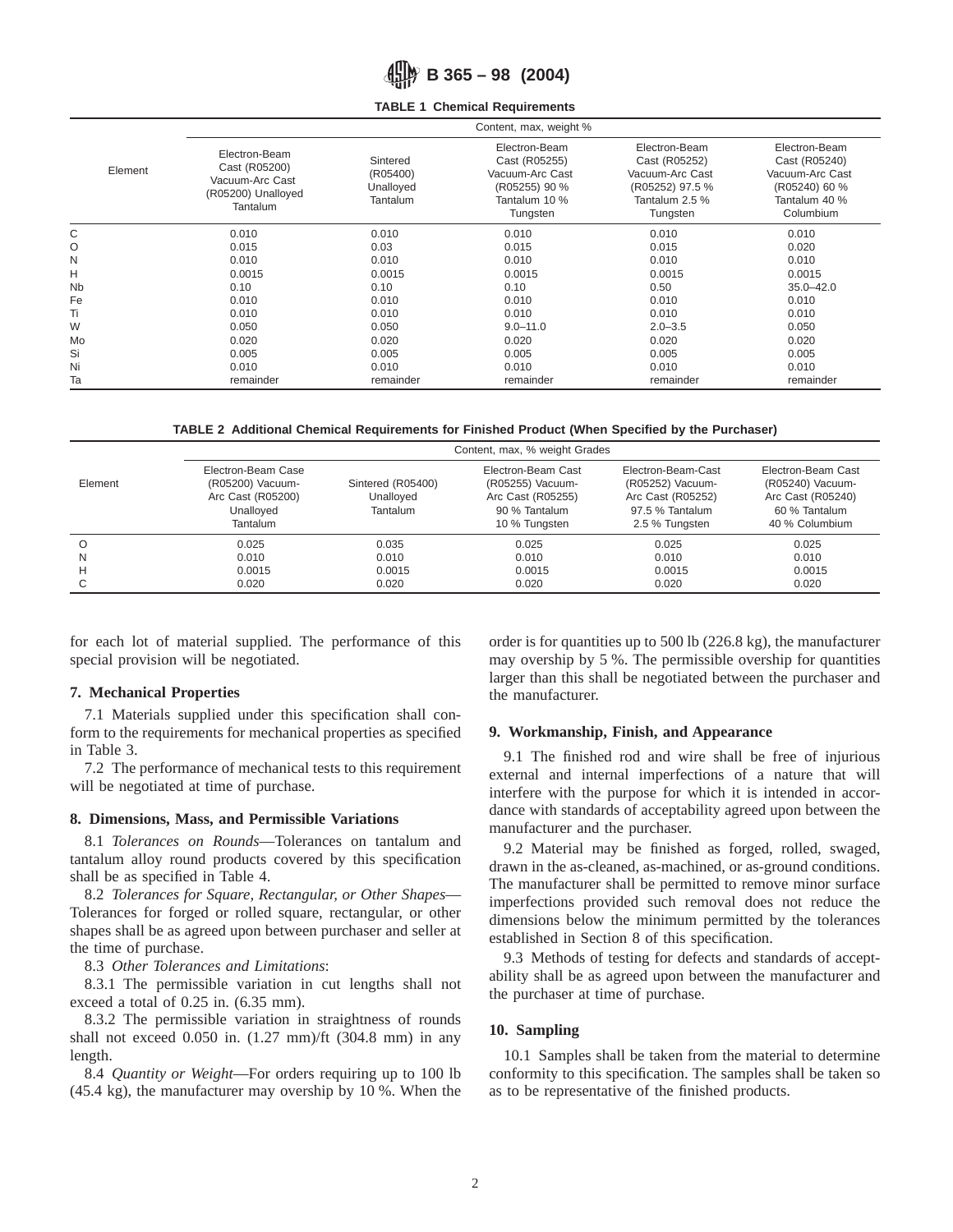# **B 365 – 98 (2004)**

### **TABLE 3 Mechanical Properties for Rod and Wire, Annealed Condition**

|                                         | Rod                                          |                                                        |                                                                     |  |
|-----------------------------------------|----------------------------------------------|--------------------------------------------------------|---------------------------------------------------------------------|--|
|                                         |                                              | 0.125 in. (3.18 mm) to 2.5 in. (63.5 mm) Diameter      |                                                                     |  |
|                                         | Ultimate Tensile Strength, min, psi<br>(MPa) | Yield Strength,<br>min, psi (MPa)                      | Elongation,<br>min, % 1 in.<br>$(25.4 \, \text{mm})$<br>Gage Length |  |
| Unalloyed tantalum (R05200 and R05400)  | 25 000 (172)                                 | 15 000 (103)                                           | 25                                                                  |  |
| 97.5 % tantalum 2.5 % tungsten (R05252) | 40 000 (276)                                 | 28 000 (193)                                           | 20                                                                  |  |
| 90 % tantalum 10 % tungsten R05255      | 70 000 (482)                                 | 55 000 (379)                                           | 20                                                                  |  |
| 60 % tantalum 40 % columbium (R05240)   | 35 000 (244)                                 | 15 000 (103)                                           | 25                                                                  |  |
|                                         | Diameter, in. (mm)                           | <b>Ultimate Tensile</b><br>Strength, min, psi<br>(MPa) | Elongation<br>min, $%^A$                                            |  |
| Unalloyed tantalum (R05200 and R05400)  | 0.010 (0.254) to 0.0149 (0.379)              | 35 000 (241)                                           | 10                                                                  |  |
|                                         | 0.015 (0.381) to 0.0249 (0.633)              | 35 000 (241)                                           | 15                                                                  |  |
|                                         | $0.025$ (0.635) to 0.124 (3.14)              | 30 000 (207)                                           | 20                                                                  |  |
| 97.5 % tantalum 2.5 % tungsten (R05252) | 0.010 (0.254) to 0.0149 (0.379)              | 40 000 (276)                                           | 5                                                                   |  |
|                                         | 0.015 (0.381) to 0.0249 (0.633)              | 40 000 (276)                                           | 10                                                                  |  |
|                                         | $0.025$ (0.635) to 0.124 (3.14)              | 40 000 (276)                                           | 15                                                                  |  |
| 90 % tantalum 10 % tungsten (R05255)    | $0.010$ (0.254) to $0.0149$ (0.379)          | 70 000 (482)                                           | 5                                                                   |  |
|                                         | 0.015 (0.381) to 0.0249 (0.633)              | 70 000 (482)                                           | 10                                                                  |  |
|                                         | $0.025$ (0.635) to 0.124 (3.14)              | 70 000 (482)                                           | 15                                                                  |  |
| 60 % tantalum 40 % columbium (R05240)   | 0.010 (0.254) to 0.0149 (0.379)              | 35 000 (244)                                           | 10                                                                  |  |
|                                         | 0.015 (0.381) to 0.0249 (0.633)              | 35 000 (244)                                           | 15                                                                  |  |
|                                         | 0.025 (0.635) to 0.124 (3.14)                | 35 000 (244)                                           | 20                                                                  |  |

<sup>A</sup>10-in. (254-mm) gage length to 0.050 in. (1.27-mm) diameter and 1-in. (25.4-mm) or 2-in. (50.8-mm) gage length over 0.050-in. (1.27-mm) diameter.

**TABLE 4 Permissible Variations in Dimensions for Rolled, Swaged or Drawn Rod and Wire**

| Diameter, in. (mm)                   | Tolerance, $\pm$ , in.<br>(mm) |
|--------------------------------------|--------------------------------|
| 0.010 to 0.020 excl (0.254 to 0.508) | 0.0005(0.013)                  |
| 0.020 to 0.030 excl (0.508 to 0.762) | 0.00075(0.019)                 |
| 0.030 to 0.060 excl (0.762 to 1.524) | 0.001(0.025)                   |
| 0.060 to 0.090 excl (1.524 to 2.286) | 0.0015(0.038)                  |
| 0.090 to 0.125 excl (2.286 to 3.175) | 0.002(0.051)                   |
| 0.125 to 0.187 excl (3.175 to 4.750) | 0.003(0.076)                   |
| 0.187 to 0.375 excl (4.750 to 9.525) | 0.004(0.102)                   |
| 0.375 to 0.500 excl (9.525 to 12.70) | 0.005(0.127)                   |
| 0.500 to 0.625 excl (12.70 to 15.88) | 0.007(0.178)                   |
| 0.625 to 0.750 excl (15.88 to 19.05) | 0.008(0.203)                   |
| 0.750 to 1.000 excl (19.05 to 25.40) | 0.010(0.254)                   |
| 1.000 to 1.500 excl (25.40 to 38.10) | 0.015(0.381)                   |
| 1.500 to 2.000 excl (38.10 to 50.80) | 0.020(0.508)                   |
| 2.000 to 2.500 excl (50.80 to 63.50) | 0.030(0.762)                   |

10.2 Care shall be taken to ensure that the sample selected for testing is representative of the material, and that it is not contaminated by the sampling procedure. If there is any question relating to the sampling technique, or to the testing thereof, the methods of sampling and testing shall be as agreed upon between the purchaser and the manufacturer.

## **11. Number of Tests**

11.1 If mechanical testing is required (7.2), perform a longitudinal or transverse tension test on each lot of rod and a longitudinal tension test on each lot of wire.

11.2 If end-product chemical tests are required (6.3), make one chemical test from each lot of finished product.

### **12. Significance of Numerical Limits**

12.1 For the purpose of determining compliance with the specified limits for requirements on the properties listed in this specification, observed and calculated values shall be rounded as indicated by the rounding method of Practice E 29.

### **13. Test Methods**

13.1 *Tension Tests*—Prepare and test test specimens in accordance with Test Methods E 8. Determine tensile properties using a strain rate of 0.003 to 0.007 in./(in.·min) to the yield point and 0.02 to 0.05 in./(in.·min) to failure.

13.2 *Chemical Tests*—Conduct the chemical analysis in accordance with established methods.

13.3 *Retests*—If any sample or specimen exhibits obvious surface contamination or improper preparation disqualifying it as a truly representative sample, discard it and substitute a new sample or specimen.

13.3.1 In case of a failure, retest two additional specimens. If both retest specimens conform to this specification, discard the original values and consider the material acceptable.

13.3.2 If the results of the tests are not in conformance with the requirements of this specification, a lot may be reworked at the option of the manufacturer. The lot shall be acceptable if results of all tests, after reworking, conform to this specification.

## **14. Reports**

14.1 If requested, the manufacturer shall supply at least three copies of a report of the chemical analysis and reports of the results of tests of representative finished product to determine properties required in Section 13. The reports should include the purchase order number, this specification number, and the quantity and number of items covered in the shipment and a statement that the material was manufactured, sampled, tested, and inspected in accordance with the specification and has been found to meet the requirements.